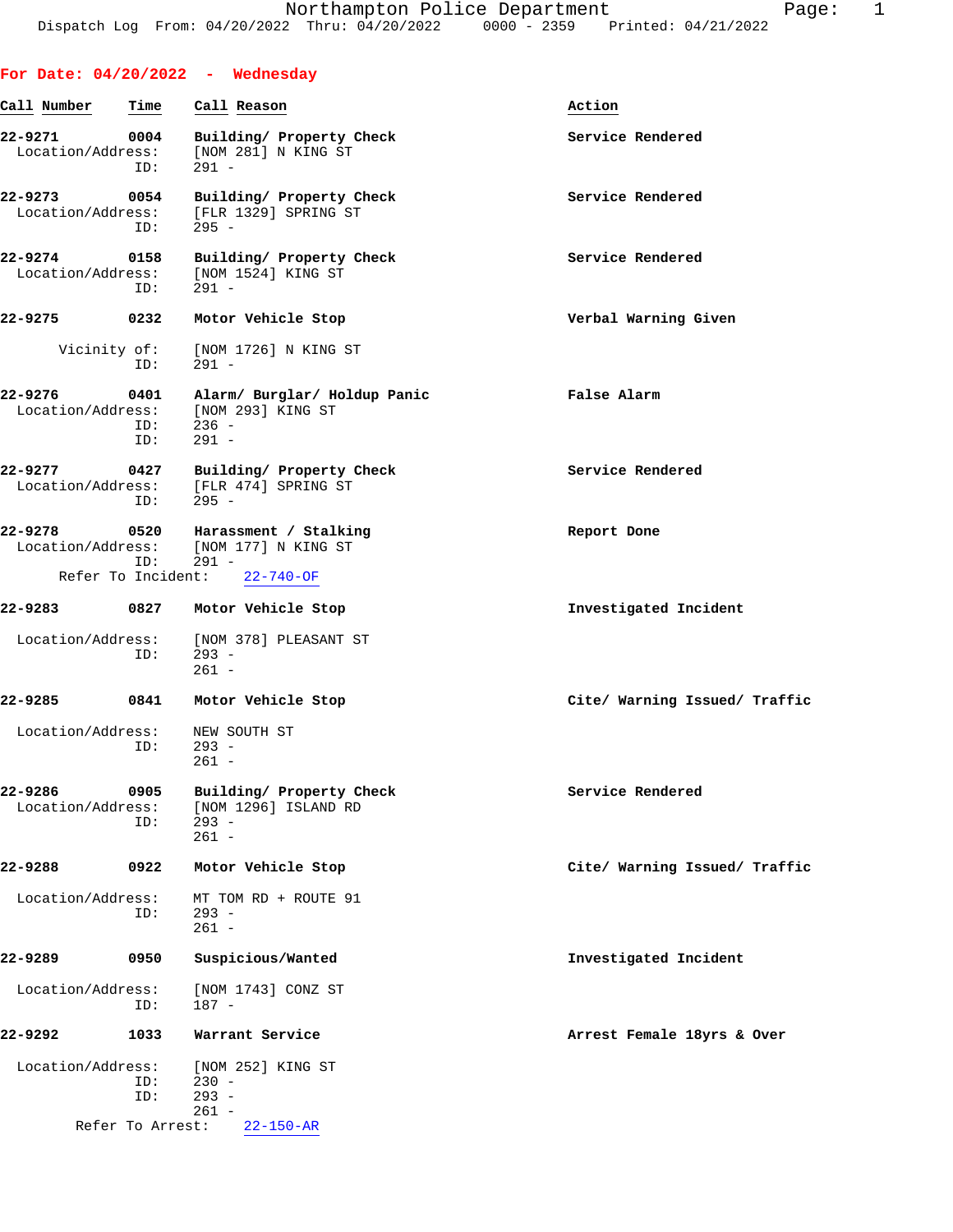| 22-9293<br>Location/Address: |                    | 1139 Property, Lost/Found<br>MAIN ST                                                   | Report Done                   |
|------------------------------|--------------------|----------------------------------------------------------------------------------------|-------------------------------|
| Refer To Incident:           | ID:                | $121 -$<br>22-742-OF                                                                   |                               |
| 22-9294                      | ID:                | 1218 Public Service<br>Location/Address: [NOM 188] CENTER ST<br>$293 -$<br>$261 -$     | Accidental Alarm              |
| 22-9295<br>Location/Address: | 1222<br>ID:<br>ID: | Traffic, Complaint/Hazard<br>COOKE AVE + HATFIELD ST<br>$189 -$<br>$189 -$             | Service Rendered              |
| 22-9296                      | 1234               | Motor Vehicle Stop                                                                     | Cite/ Warning Issued/ Traffic |
| Location/Address:            | ID:                | PROSPECT ST + JACKSON ST<br>$189 -$                                                    |                               |
| 22-9299                      | 1305<br>ID:        | Suspicious/Wanted<br>Location/Address: [NOM 926] MAIN ST<br>$270 -$                    | Report Done                   |
| Refer To Incident:           |                    | $22 - 743 - OF$                                                                        |                               |
| 22-9331                      | 1356               | Parking Violation                                                                      | Verbal Warning Given          |
| Location/Address:            | ID:                | SUMMER ST<br>170 -                                                                     |                               |
| 22-9334                      | 1420               | Animal                                                                                 | Investigated Incident         |
| Location/Address:            | ID:<br>ID:         | RIVERBANK RD<br>$427 -$<br>$293 -$                                                     |                               |
|                              |                    | $261 -$<br>Additional Activity: 04/20/2022 1452 Eline-8276, Madison Patrol 0 Hrs 4 Min |                               |
| 22-9337<br>Location/Address: | 1440<br>ID:<br>ID: | Traffic, Complaint/Hazard<br>[FLR] N MAIN ST + MAPLE ST<br>46 -<br>$297 -$             | Vehicle Towed                 |
| 22-9340                      | 1515               | Animal                                                                                 | Investigated Incident         |
| Location/Address:            | ID:<br>ID:<br>ID:  | [NOM 903] MARKET ST<br>$210 -$<br>$294 -$<br>$203 -$<br>$427 -$                        |                               |
| 22-9341                      | 1520               | Disturbance                                                                            | Investigated Incident         |
| Location/Address:            | ID:<br>ID:         | [FLR 338] LOCUST ST<br>$261 -$<br>$210 -$                                              |                               |
| 22-9342                      | 1536               | Suspicious/Wanted                                                                      | Area Search Negative          |
| Location/Address:            | ID:<br>ID:         | [NOM 258] KING ST<br>$297 -$<br>$243 -$                                                |                               |
| 22-9343<br>Location/Address: | 1536               | Parking Violation<br>[NOM 953] GOTHIC ST                                               | Vehicle Towed                 |
| 22-9344<br>Location/Address: | 1543<br>ID:        | Property, Lost/Found<br>[NOM 2373] KING ST<br>$297 -$                                  | Service Rendered              |